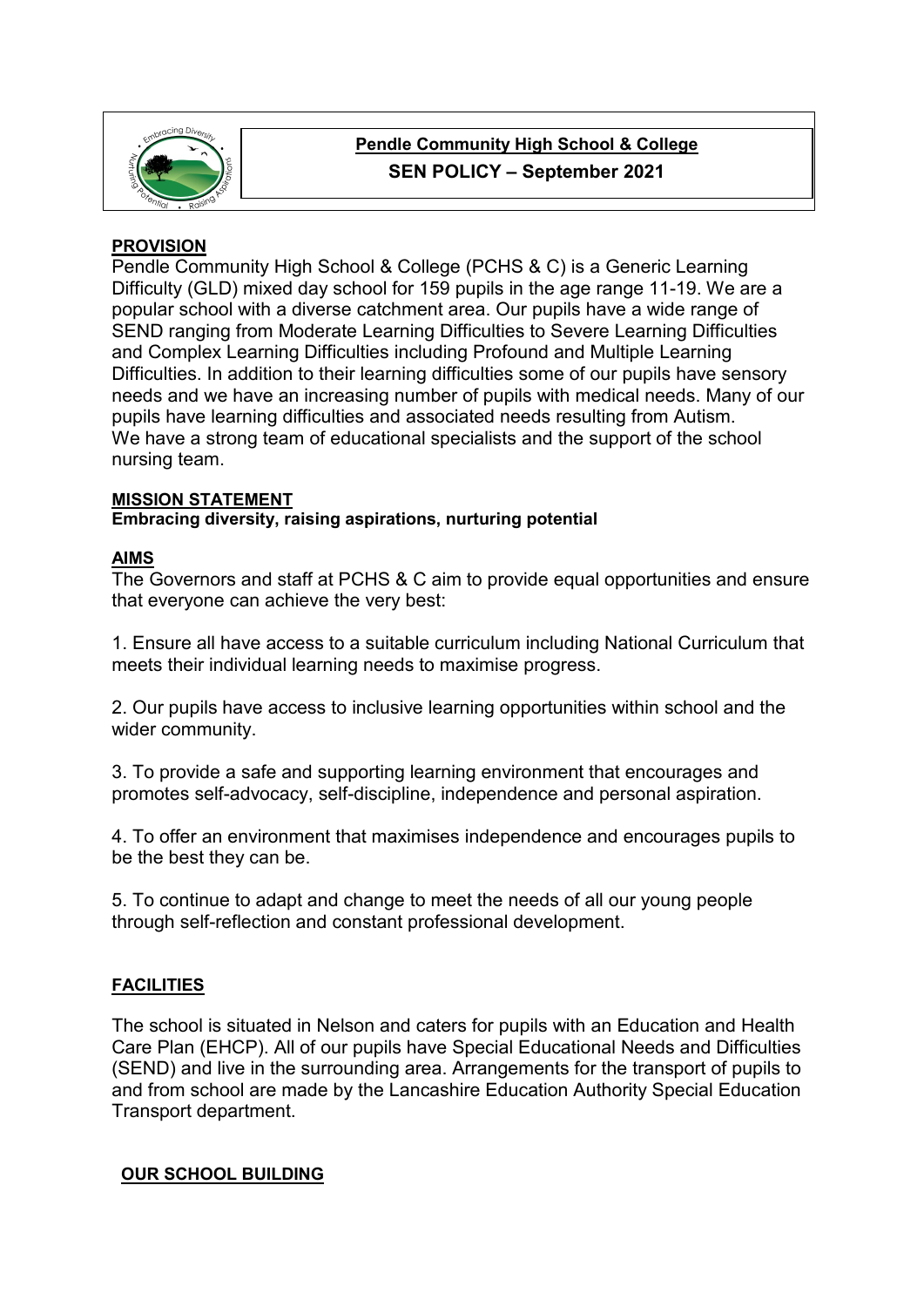PCHS & C was established on the Pendle Vale Campus in September 2008 with the first phase of the Building Schools for the Future (BSF) Project in the Burnley area. The large purpose built campus houses two schools and is a Privately Funded Initiative (PFI). We were Lancashire's first co-located special school with our mainstream partner school, Pendle Vale College, a Secondary School. The two staff teams work together to maximise inclusive opportunities for all pupils and students.

#### **ADMISSIONS**

Pupils must have an Education Health Care Plan (EHCP) which will have been issued following a Statutory Assessment. A request for a place at our school is made via the Area Assessment Support Officer following the assessment procedures and consultation process. An Admissions Panel considers the application and priority is given to those who live within the school's area. Non-prejudicial visits (NPV'S) can be arranged to view the school directly or via The IAS Team (previously the SEND Information Advice and Support Service, SENDIASS and the Child and Family Support Team and Parent Partnership Service which SENDIAS replaced in 2014). All pupils are afforded, wherever possible, a transition period, to ensure a comfortable and smooth transfer from their current provision.

#### **RESOURCES**

KEY STAGE 3/ 4 18 class bases Library ICT Suite Multi-use resource room – THRIVE, Physio Hydrotherapy Pool Ball Pool Multi-purpose Hall Specialist Rooms for Science, Art, Food Technology, Design & Technology Multi-Sensory Environment (MSE) Drama Studio Fully Adapted hygiene rooms and toilets adapted for wheelchair users Shower rooms Horticultural area Multi-sensory garden Multi Use Games Areas (MUGA)

As a co-located site we share: Fitness suite Climbing wall Sports hall **Refectory** Drama Studio

**POST 16**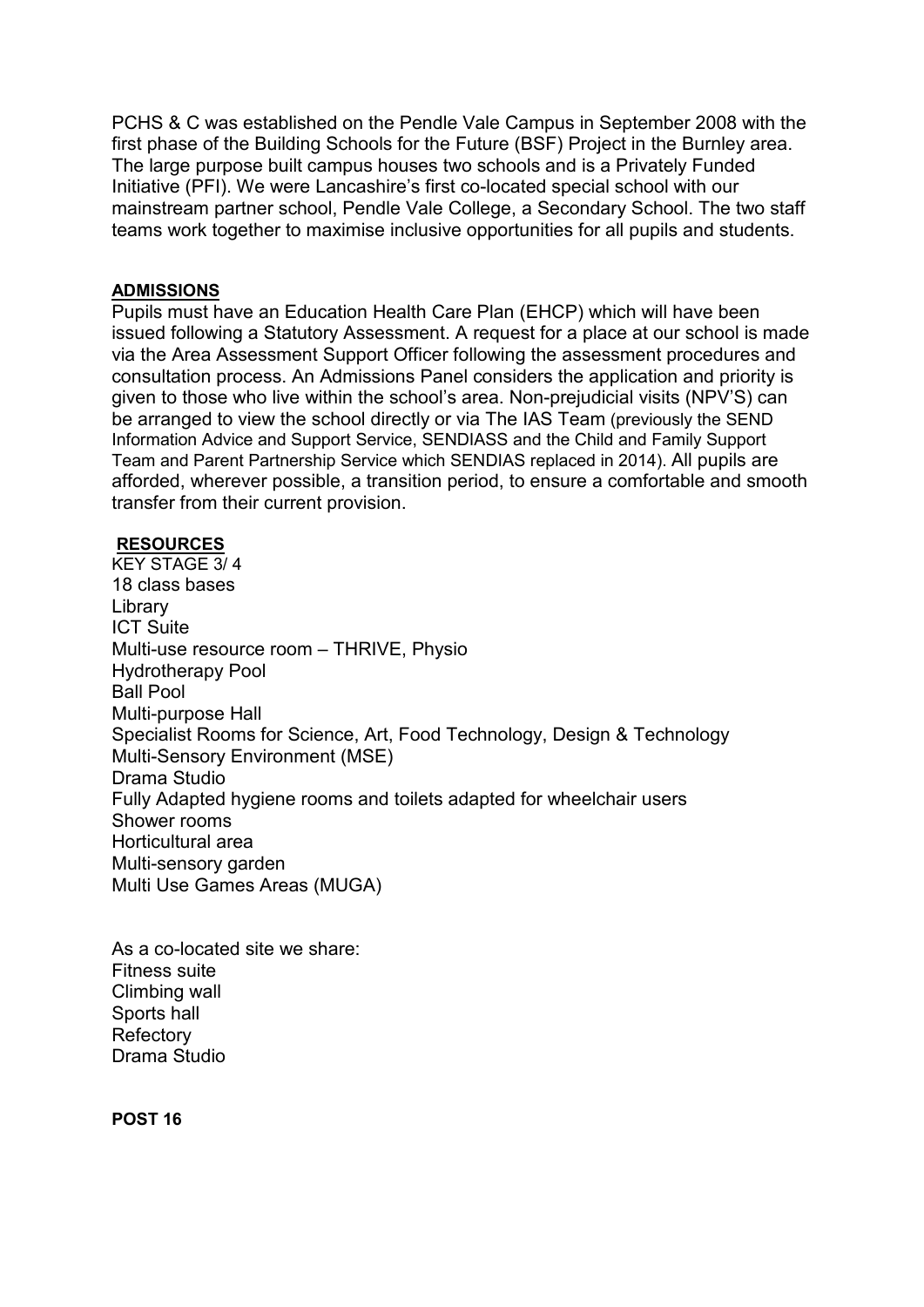4 class bases Kitchen Large common room Fully adapted hygiene rooms and toilets adapted for wheelchair users In addition, we have 3 mini-buses, with lifts and provision for wheel chairs, to transport pupil on educational visits.

#### **The school's SENDCO is Miss Bayliss – [jbayliss@pchs.lancs.sch.uk](mailto:jbayliss@pchs.lancs.sch.uk)**

All pupils/students are admitted to school with an Education, Health and Care Plan Although the majority of pupils commence school at the beginning of the Autumn Term in Year 7, if space is available within a specified year group, pupils can be admitted at any time within the school year (as agreed by the Headteacher).

On entry all students are assessed within school (base-lined) and within the first term parents/ carers are invited to a meeting to discuss the pupils' transition. End of key stage literacy assessments are used diagnostically to assess progress in all aspects of reading (accuracy and comprehension), spelling and receptive vocabulary. All pupils have an Annual Review meeting to which parents, carers and other relevant educational, health or care professionals are invited. The school follows the SEN Code of Practice and as such aims to provide carers and parents with all detailed advices prior to the review. We aim to undertake person-centred reviews, central to which is ensuring the pupils' voice is heard.

## **Staffing**

The main resource of the school is the staff and the pupils. The staff ratio is set at a level in accordance with pupil banding and through our provision mapping we allocate the appropriate staff pupil ratios in each class/ activity, to ensure full access to the educational provision set out in the EHCP. The form team plan to ensure the individual learning, behaviour and care needs are highlighted and understood by all staff. Following appropriate assessment where needs arise, pupils and students may benefit from enhanced staffing levels. School would require funding to support this through the Local Authority. High staff commitment to the school's philosophy and ethos is expected and staffing appointments are made with this is as essential criteria.

The school is well resourced and provides unique opportunities for pupils to benefit from appropriate equipment and facilities which allow access to learning activities which further enhance their opportunity for development.

## **Professional Development**

• Professional development opportunities are available for all staff relating to their specific subject areas or other identified areas of personal and professional development. All staff have access to specific training in relation to safe moving and handling of pupils, Makaton, communication aids and first aid training. Some of the staff have completed a course of instruction on the safe driving of the minibus and staff are trained, in the use of Team Teach as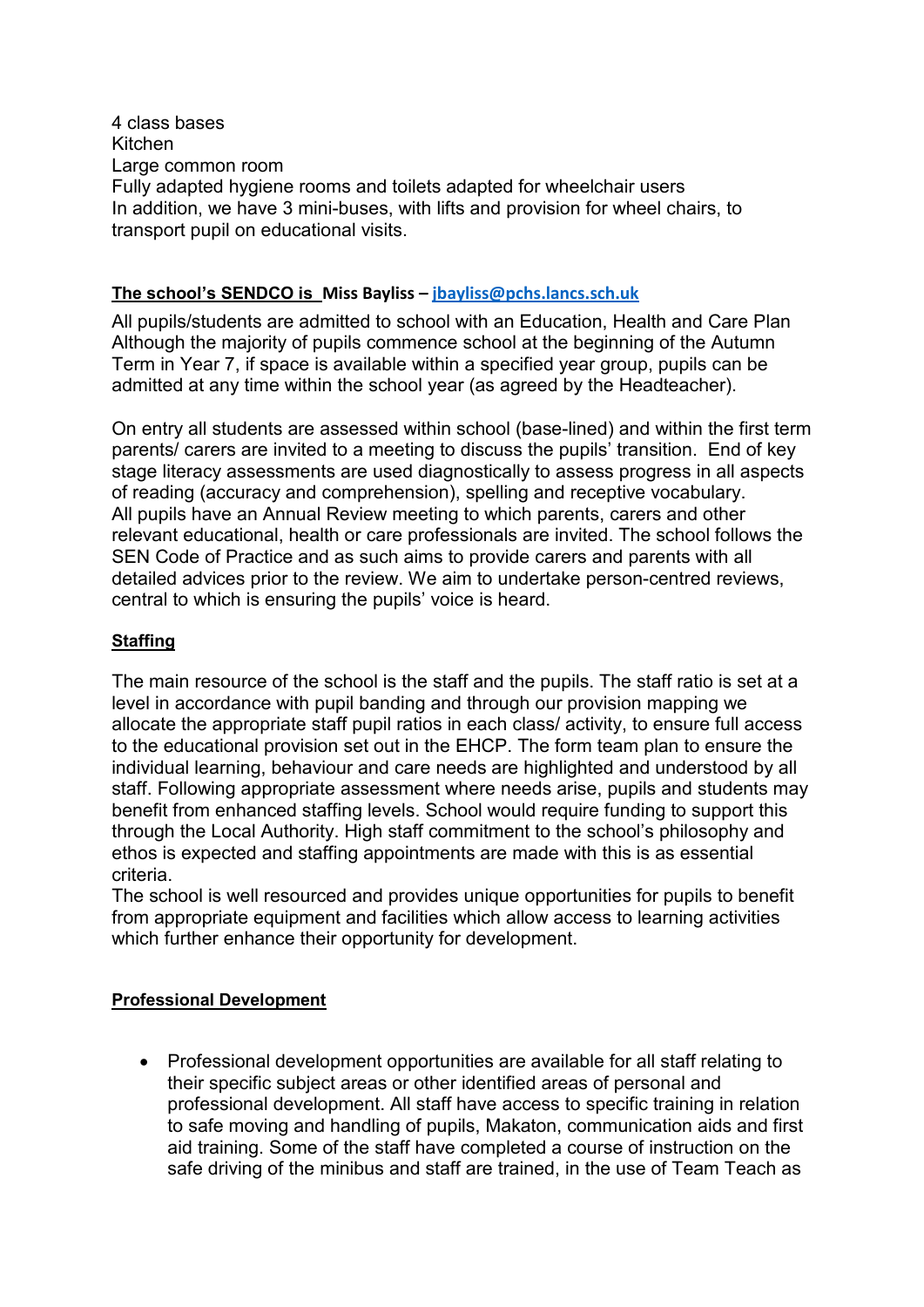a means of managing pupils behaviour in a safe and appropriate manner. All TAs are trained by the Special Needs School Nurse and other health staff to manage medical and care needs of some of our pupils.

• Staff are encouraged to gain additional qualifications wherever possible.

#### **Supporting Staff and visiting professionals**

- The school seeks to ensure appropriate involvement from colleagues in relation to the provision on each pupil's EHCP. This support is delivered both within and outside of the class base.
- All pastoral management, care plans, speech and language programmes, postural management programmes, sensory diets and so forth are fully incorporated into a pupil's daily routine.
- The following professionals support the school:
- School nurse four days per week
- Educational Psychologists
- Family Liaison Officer
- Advisory Teacher of the hearing impaired
- Advisory Teacher of the visually impaired
- Advisory Teacher for pupils with Multi-Sensory Impairments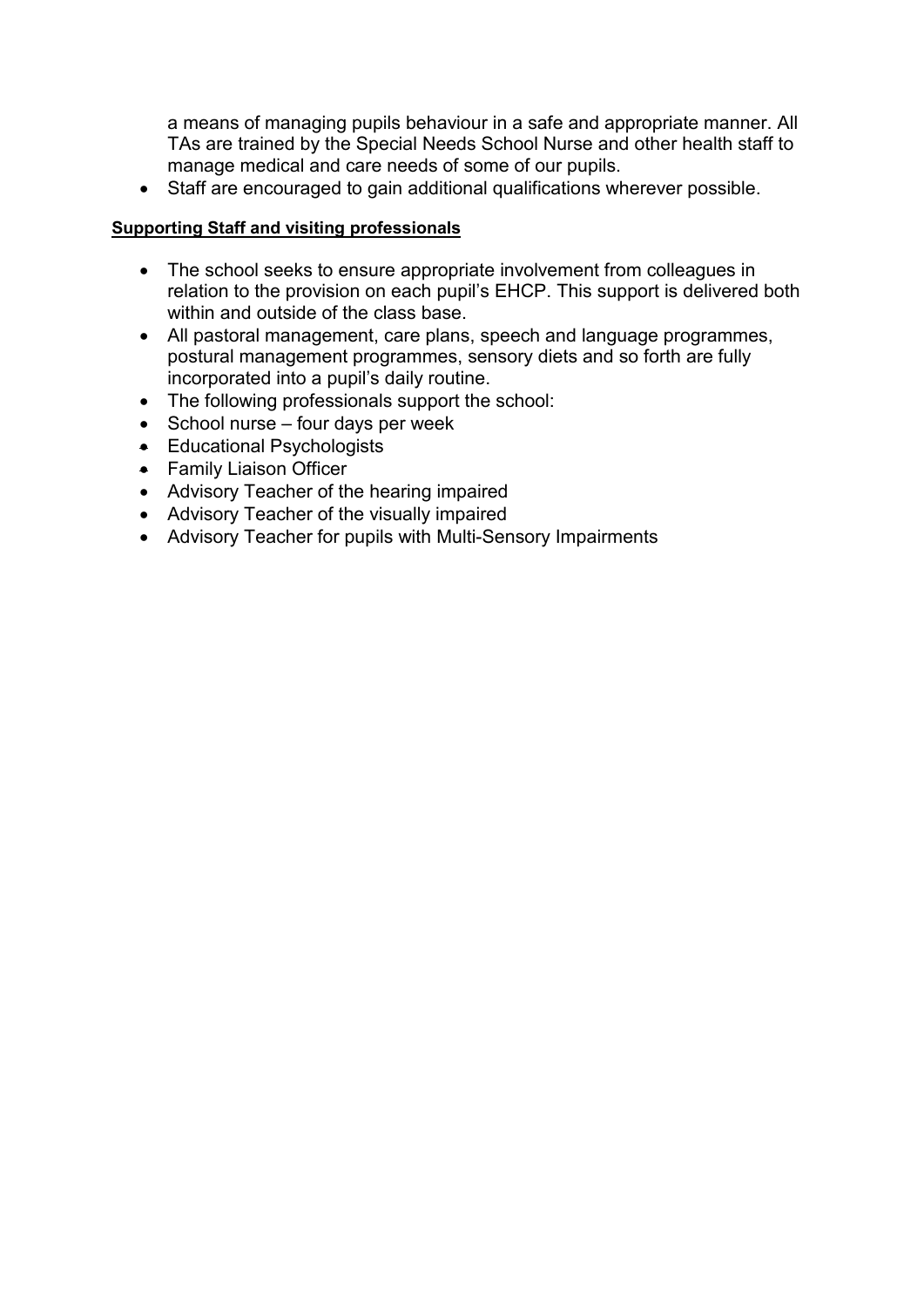- Speech and language Therapist NHS and Consultant on a part time basis
- Special Educational Needs and Disability Officer (SENDO)
- Physiotherapist (Part-time)
- Occupational therapist (Part-time)
- Paediatric / Adult Learning Disability Nursing Team
- Transition worker / Co-ordinator
- General and specialist advisers and advisory teachers as required
- The school and therapeutic services work collaboratively to provide specialist equipment where a need has been identified. Requests for some of these resources are passed to the local authority for approval and funding.

## **Parental Involvement**

It is the policy of the school to work closely with parents encouraging and respecting their input. Parents are encouraged to be closely involved with all aspects of the education of their child. Parents are welcome to visit school although making an appointment via telephone is helpful and much appreciated. Input and feedback from parents supports us in developing our provision.

- All parents, as appropriate, are invited to attend:
- Annual reviews
- Two annual parents evening
- Health checks
- Wheelchair clinic
- Feeding clinic
- Parents are encouraged to contribute to the annual parent questionnaire

## **Parents receive information via:**

- Home/school diaries
- Telephone calls
- Home visits as appropriate
- End of year reports
- School newsletter
- School will support parents wherever possible in attending essential appointments, offering advice on external support within the community and arranging professional meetings.
- School has bi-lingual support for Punjabi and Urdu speakers.

## **Identification of pupil needs and organisation of access to the curriculum**

As a special school, all of our pupils have an Educational and Health Care Plan (EHCP). Pupils are assessed on entry to the school using a variety of assessment tools to gain a baseline. Pupils are tracked across school to ensure progress, identifying curriculum strengths and areas for development. All targets are tracked on our Onwards and Upwards system. All targets from Annual Reviews are incorporated into the pupils' Individual Education Plan (IEP) which are evaluated regularly and progress recorded on the IEP forming a continuous record for the Annual Review.